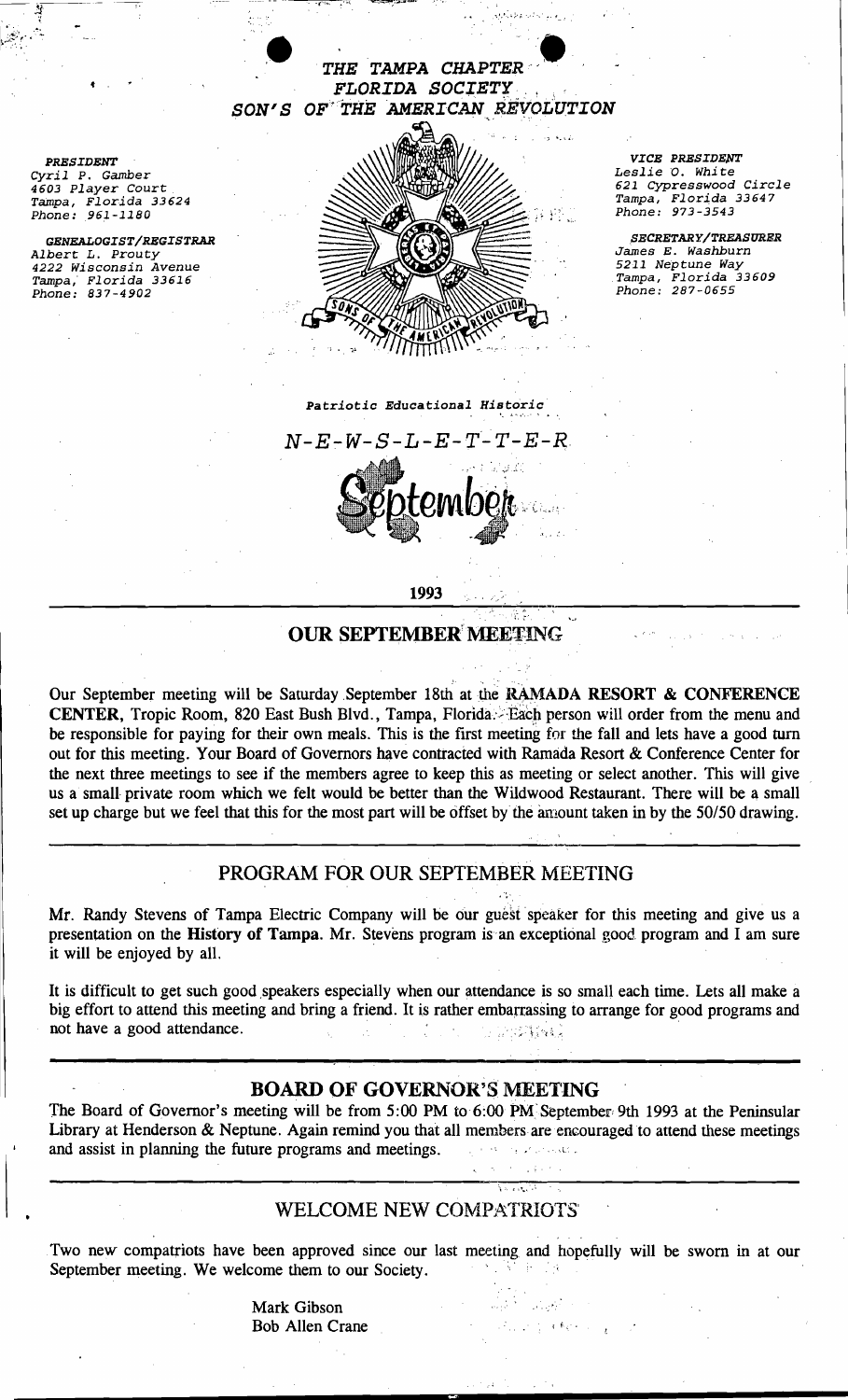$\bullet$   $\bullet$ Mark you will recall was recipient of our Eagle Scout Award several years ago and took an interest in his heritage and found he had a Revolutionary Ancestor.



#### NATURALIZATION' ',~ .

;~ ",:, ~!' .,

 $\Lambda_{\rm eff}$ 

Well by

,...

 $\mathcal{L}^{\mathcal{A}}\sim\mathcal{L}^{-\mathcal{A}}$ 

Compatriot Jim Washburn & Elwin Thrasher represented the Tampa Chapter at the Naturalization swearing in of new American Citizens August 26 and presented each new citizen with a small American Flag as a memento of the occasion.

#### IN MEMORY OF

Compatriot James O. Smith, Jr. passed away in June. Compatriot Smith, a charter member, served the Chapter as Vice President, President, Chaplain, Veteran Affairs Chairman; Awards Chairman, & ROTC Awards Chairman. Jim was awarded the Presidents Award for his work on the many programs without recognition because he did not wait to be asked but just knew that someone needed to see that the programs were done and rarely even reported that he had done them. The Chapter will sorely miss his presence and support.

## TAMPA CHAPTER SAR MINUTES OF THE REGULAR MEETING HELD MAY 15, 1993 AT THE WILDWOOD RESTAURANT, DALE MABRY HIGHWAY, TAMPA, FLORIDA<sup>®</sup>

The meeting was called to order by President Cy Gamber at 12.05 PM.

Chaplain pro-tem Jim Washburn gave the invocation. President Cy Gamber then led everyone in the pledge of allegiance to the flag and the SAR's in the SAR pledge.

'. '" The minutes of the April meeting having been published in the newsletter and mailed to all members, the reading of them was waived at this meeting., إعلاء البركاء

Vice President Les White had nothing to report and Registrar/Genealogist Al Prouty was not at the meeting.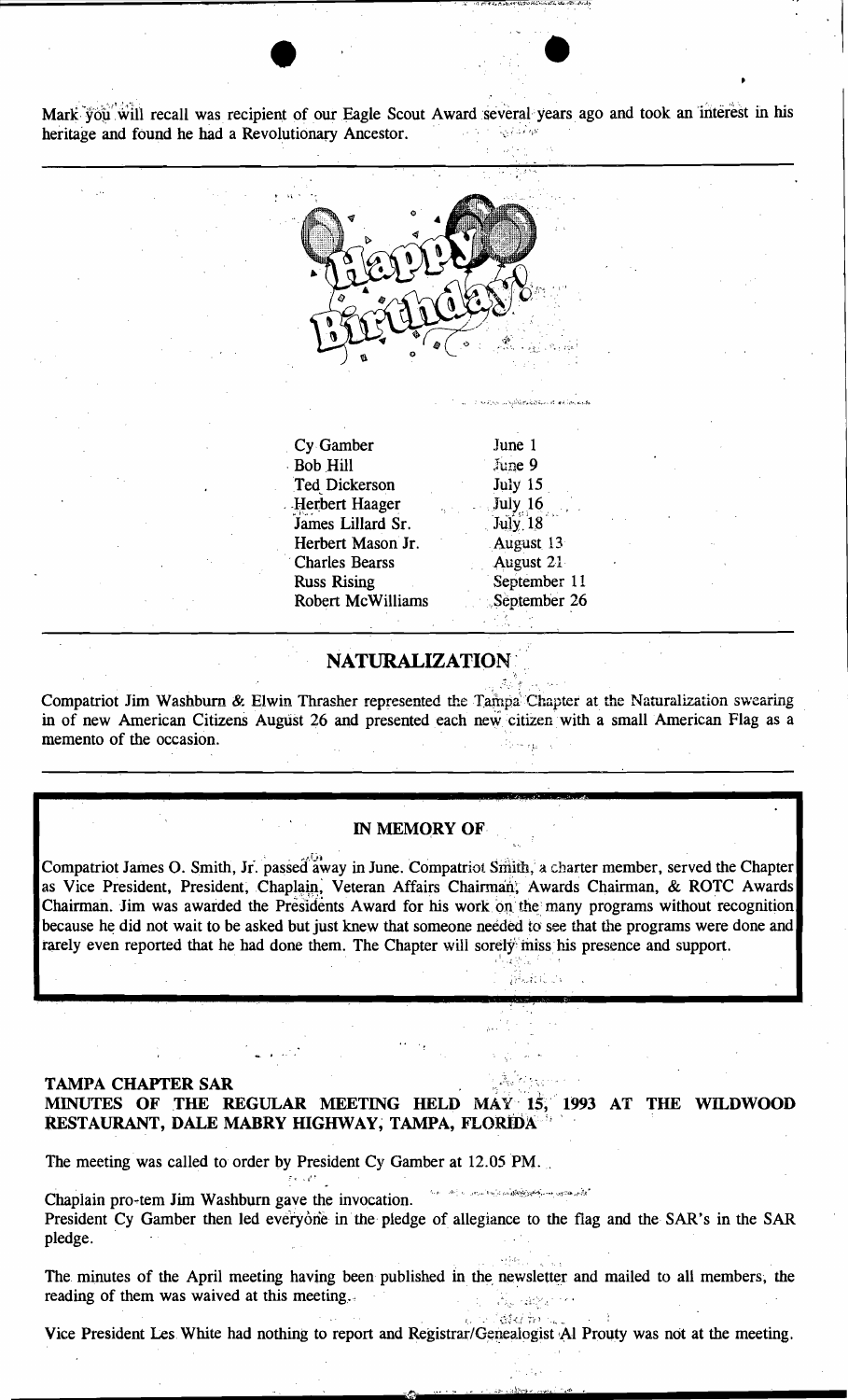Treasurer Jim Washburn gave the Financial report for 1993 through the BOG meeting which was held May 6th. For the year to that date income had been \$501.00 and expenses \$421.00; the \$80.00 net income added to the Chapter's funds on January 1st of \$1203 gave a balance of \$1283.00. Since the April BOG meeting the Chapter received \$123.00 from the Florida Endowment Trust Fund reimbursing it for one-half of the donation of \$106.00 to the Friends of the Library and \$25.00 to the CAR plus \$114.00 for the purchase of ROTC and Law Enforcement Awards. Other significant income was \$199.00 from "In Kind" donations and \$110.00 from dues. Major Expense was \$134.00 for the yearbook and newsletters as well, as the above mention donation to the Friends of the Library.

Editor Elwin Thrasher had nothing to report regarding the newsletter of publicity. President Gamber noted that the Chapter was receiving publicity via the announcements in the newspaper of the War Games. Since Compatriot George Brooks has been away for going on a couple of months, President Cy didn't know whether he was responsible for that publicity or not.

In the absence of Compatriot Jim Smith, Cy reported that Jim was to present the ROTC medals and certificate at the USF and St. Leo College. Also that the Law Enforcement medal/certificate probably would be given early in the fall; most likely September or October.

President Gamber introduced the wives of SAR members who included Jeanne Mason, Fimi Richie, Arline Rising, Millicent Seymour, Lillian Tyson and Billie Washburn. Also present were our speaker Mrs. Charles E. (Renee) Fisher (who was really later introduced as such); her husband "Bud"; her guest Maureen Dixon; Less White's son, Brian and SAR's Bob and Kevin Yarnell. These Brothers are in the process of becoming members of the Tampa Chapter as transferee's from the Suncoast Chapter.

Secretary Jim Washburn reported that Bob Yarnell's reinstatement fee had been forwarded to the State Secretary although no word had been yet received back as to its status: that the Chapter donation of \$10.00 to the Florida Endowment Trust Fund returned the reimbursement mentioned above; that more that 50% of an expense can be applied for; that a new life-membership fee schedule is available.

For the information of the Chapter members, President Cy read the list of State Society officers elected at the State's annual meeting. The recording secretary's position was not filled. Any Compatriot willing to fill the position should contact Cy for who to see about it.

د ۱۳۸۲ کې د ۲۰۱۷م کال ورتونو لر

Cy also had some information about the State's "Earl Marlin Publicity Contest". Prizes were granted at the annual meeting to Chapters meeting the criteria of the contest. The Tampa Chapter knows next to nothing about the contest but needs to find out more if it wants to share in the cash prizes and flag banners.

Mrs. Martha Sayroo who lives in Tampa and is the current Senior President of the Florida CAR was at the SAR annual meeting and wanted it known to the Tampa Chapter SAR that the CARs would be willing to work up a program to present to the Tampa Chapter.

While the group was waiting for lunch to be served, Russ Rising told about Bud Fisher and others from General Chennault's Flying Tigers of WWII days being invited by the Chinese government to visit China as the government's guests. Over 300 of the ex-Flying Tigers took advantage of the invitation and were treated e in ang Malambaha.<br>Ngjara sa pangangang royally.  $\mathcal{A}_{\mathcal{L}}$ 

Following lunch President Gamber called upon Russ Rising to introduce Mrs. Fisher, Renee, to the Chapter and guests. Mrs. Fisher then proceeded to tell of some of her experiences serving in the French Underground during WWII. They were and almost incredible story of the continuing personal series of adventures of France right up until the final days of Allied victory. Listeners to the story as told might well imagine that there were other events which might have been told but which were not. However it is fortunate that Mrs. Fisher has written down the story which she recounted so that posterity not lose his fascinating tale as memories dim.

Mrs. Fisher also had a number o photographs depicting the persons and places involved in her story.

The SAR recessional was said and the benediction was given and the meeting adjourned at approximately 2:20 PM. 그 남자 오가 있는

The meeting was attended by 13 SARs (including Bob and Kevin Yarnell); the speaker, her husband and guest; 6 wives and Brian White for a total of 23.  $\mathcal{L}^{\text{max}}_{\text{max}}$ (1) 5 - 医液管试验(指) をごと  $\Delta\phi$  .

 $\frac{1}{2} \sum_{i=1}^{2}$ 

 $1 - 1 = 2$  , where  $2 = 2$ 

Respectfully submitted,

James E. Washburn Secretary

 $\label{eq:2.1} \left\langle \mathcal{F}^{\mu\nu} \mathcal{F}^{\nu\nu}_{\nu} \right\rangle = \left\langle \mathcal{F}^{\mu\nu}_{\nu} \right\rangle = \left\langle \mathcal{F}^{\mu\nu}_{\nu} \right\rangle^{\mu\nu}$ 

 $\mathcal{A}$  .